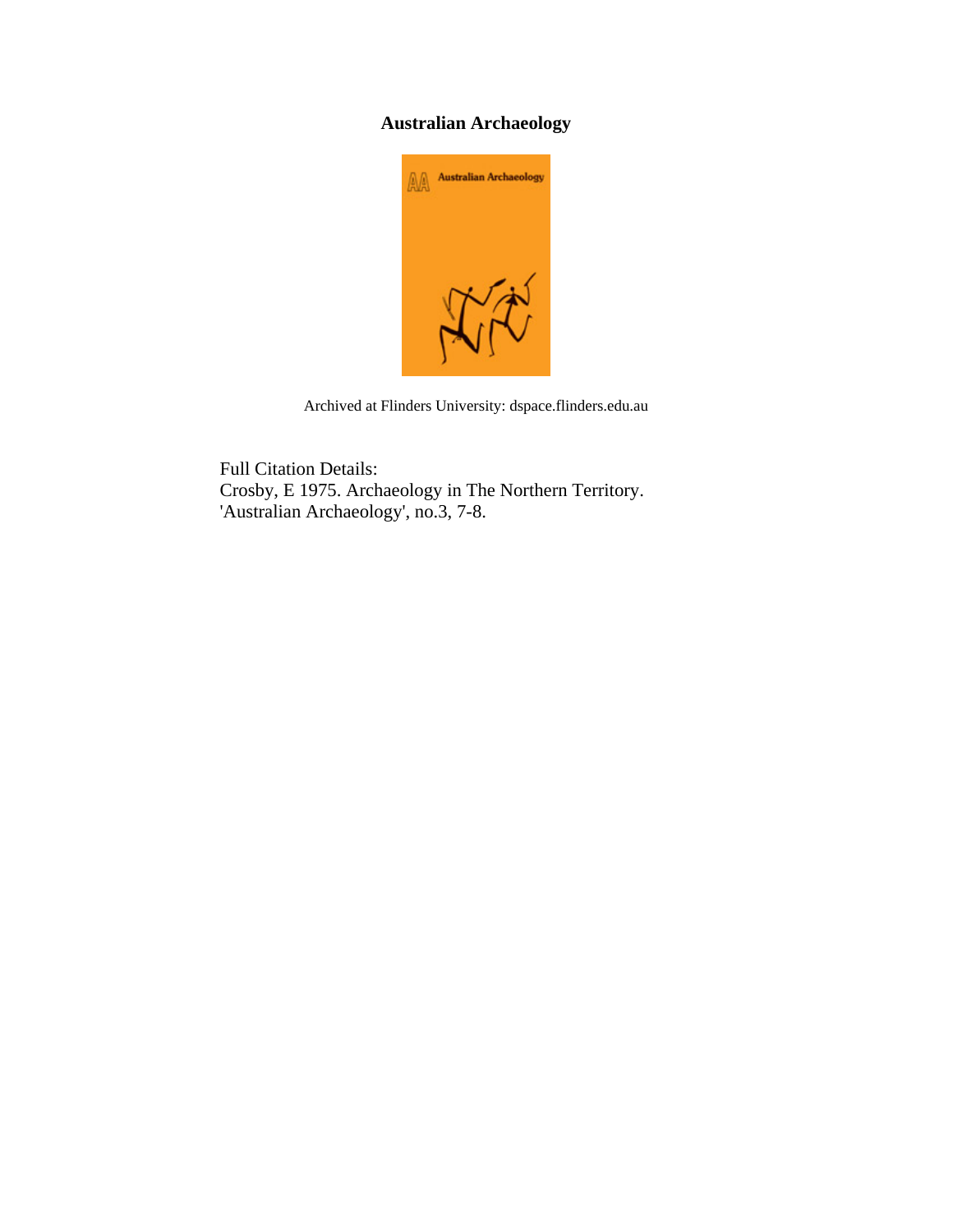#### Aboriginal Site Survey Programme

Two Site Survey Officers, G. Chaloupka and D. McLaughlin, working under the A.I.A.S. Sites of Significance Programme, have continued to work during the year, and two others, D. Lewis and W. Downie, were appointed.

Although the emphasis is on sites of significance to Aboriginals, all other non-European sites are recorded and numbered according to the N.T. System, to form part of the Northern Territory Sites Register. Sites already recorded in the Department of Aboriginal Affairs files and in the Institute of Aboriginal Studies register are also included, and anyone with knowledge of sites which may not have been recorded are requested to contact the Museums and Art Galleries of the Northern Territory for site record forms on which to report them.

### Sites Recorded in Northern Territory Site Survey

| Area       | Name           | No. of sites<br>at 1.9.75 |
|------------|----------------|---------------------------|
| I          | Victoria       | 54                        |
| II         | Darwin-Daly    | 22                        |
| III        | W. Arnhem Land | 380                       |
| IV         | E. Arnhem Land |                           |
| v          | Gulf           | 240                       |
| VI         | Central        | 6                         |
| <b>VII</b> | Central East   |                           |
| VIII       | Central West   |                           |

### Fort Dundas

E. Crosby has been engaged in the partial clearing of the site of Fort Dundas (1824-1829), on Melville Island. A survey of the remains has been made, which has resulted in some puzzling discrepancies compared with the map of April 1827. These relate mainly to apparent alterations to the stockyards area (perhaps in response to the introduction of buffalo in 1827) but a number of structures not marked on the 1827 map have also appeared, in particular a series of hollows which may represent rubbish pits. Fence lines over 1 km from the stockade have been located and the original sawpit, over a mile from the site is known still to exist. Extension of the survey over the whole of the site may well require several visits over the future **dry** seasons.

A small excavation across the stockade ditch in an attempt to determine whether the palisade was built with horizontal or